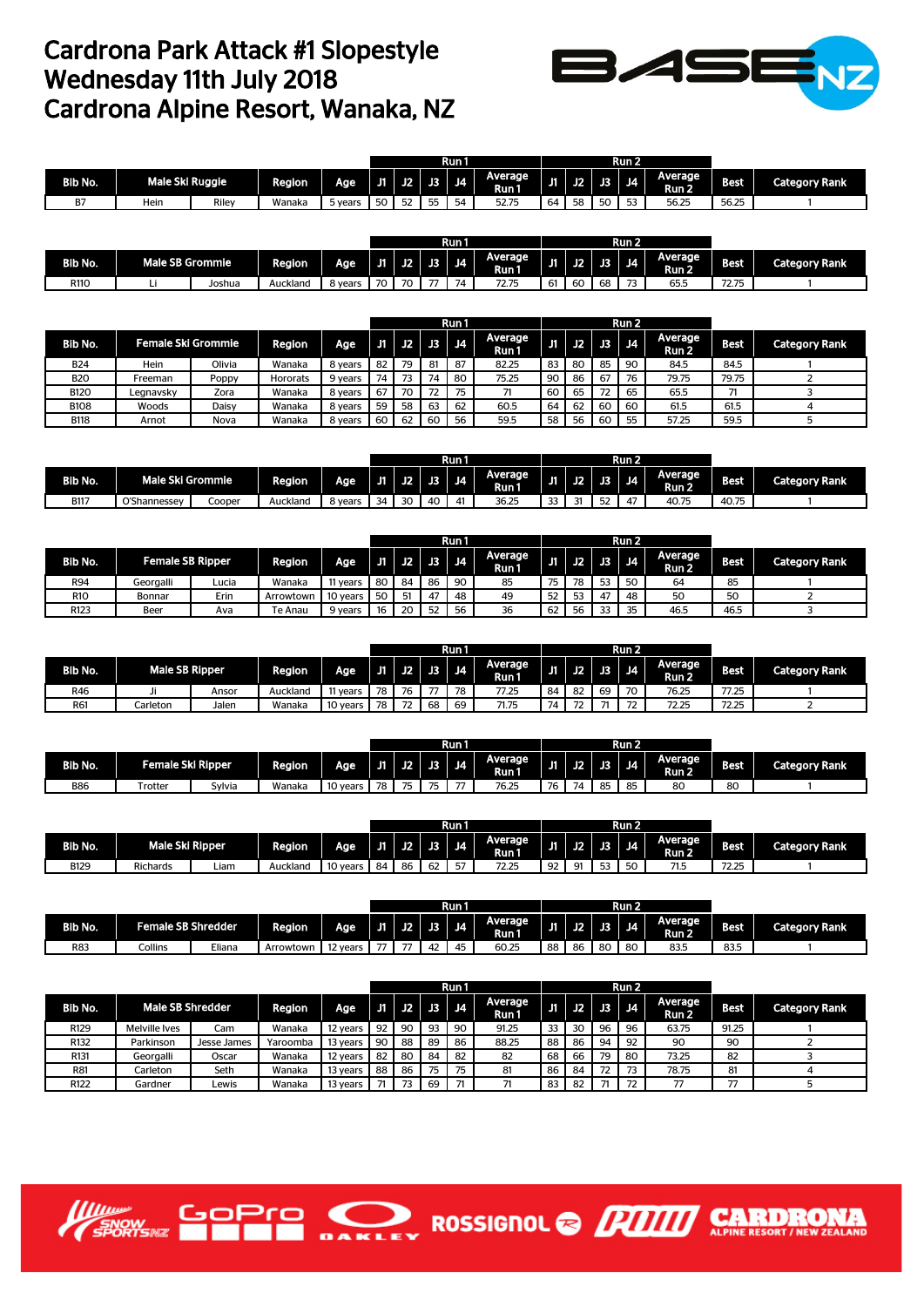## Cardrona Park Attack #1 Slopestyle Wednesday 11th July 2018 Cardrona Alpine Resort, Wanaka, NZ



|                |                          |          |           |          |     |    |    | Run 1     |                  |    |     |     | Run 2 |                  |             |                      |
|----------------|--------------------------|----------|-----------|----------|-----|----|----|-----------|------------------|----|-----|-----|-------|------------------|-------------|----------------------|
| Bib No.        | <b>Male Ski Shredder</b> |          | Region    | Age.     | U1. | J2 | J3 | <b>J4</b> | Average<br>Run 1 |    | J2. | U3. | J4    | Average<br>Run 2 | <b>Best</b> | <b>Category Rank</b> |
| <b>B23</b>     | Melville Ives            | Fin      | Wanaka    | 12 years | 92  | 90 | 90 | 90        | 90.5             | 95 | 93  | 89  | 89    | 91.5             | 91.5        |                      |
| B <sub>8</sub> | <b>McArthur</b>          | Ferauson | Auckland  | 11 years | 94  | 92 | 88 | 89        | 90.75            | 89 | 90  | 82  | 81    | 85.5             | 90.75       |                      |
| <b>B106</b>    | <b>Husheer</b>           | Hugo     | Arrowtown | 12 years | 81  |    | 42 | 38        | 59.5             | 81 | 79  | 60  | 60    | 70               | 70          |                      |
| <b>B107</b>    | Bonnar                   | Josh     | Arrowtown | 12 years | 68  | 70 | 71 | 70        | 69.75            | 76 | 77  | 44  | 40    | 59.25            | 69.75       |                      |
| <b>B114</b>    | O'Shannessey             | Flynn    | Auckland  | 12 years | 78  | 80 | 49 | 48        | 63.75            | 82 | 80  | 51  | 50    | 65.75            | 65.75       |                      |
| B <sub>6</sub> | Baker                    | Joe      | Arrowtown | 13 years | 78  | 74 | 49 | 45        | 61.5             | 81 | 77  | 49  | 43    | 62.5             | 62.5        |                      |